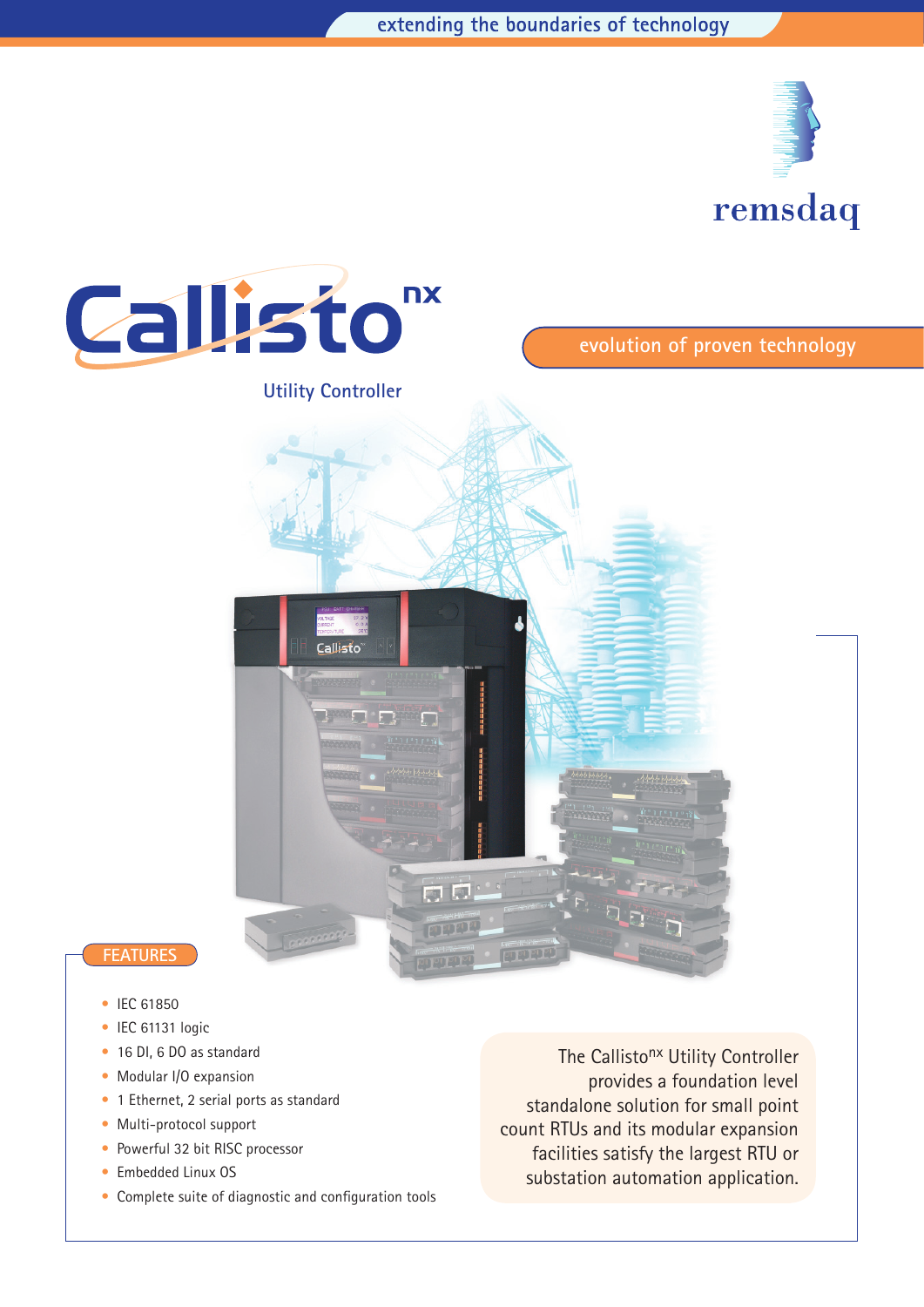# **Utility Controller Features**

A Callisto<sup>nx</sup> Utility Controller provides six expansion slots for instrumentation class AC & DC analogues, digital I/O and comprehensive IED support using a library of plug-in modules.

### **General:**

- Cost effective compact design
- Solutions for switchgear manufacturers and system integrators
- Unique solution for distribution automation, substation automation and Smart Grid applications
- IEC 61850 compliant (Kema certified)
- Station and Bus Process support
- SOE processing to 1 ms accuracy
- IEC 61131 PILoT<sup>nx</sup> programmable logic
- View<sup>nx</sup> embedded web server
- CaSEnx PC based configuration tool

#### **Technology & Performance:**

- State of the art technology utilising NS9750 (Arm 9) processor working in tandem with Blackfin DSP
- In service upgradeable FLASH based boot system for upgrades on the fly

#### **Monitoring & Watchdog:**

- Comprehensive power failure detection and intelligent mechanisms to safely store critical data without the use of onboard battery technology
- External PSU hold-up facilities are also available to increase the hold-up period if necessary
- A comprehensive watchdog subsystem covers internal voltage rails, Blackfin DSP, NS9750 processor, memory and other important components

### **Temperature Sensor:**

• Onboard temperature sensor monitors the ambient temperature to dynamically compensate temperature sensitive electronics

#### **Control Output Enable:**

• The Callisto<sup>nx</sup> supports a hard-wired control output enable/disable facility

### **Time Synchronisation:**

- An integrated GPS receiver (option) provides time to ensure 1 ms time accuracy for SOE data
- Better than 5 ms/hour when not synchronised
- Time source prioritisation (GPS/master/LAN)

### **SD Flash:**

• For data logging and storage

### **Terminations:**

- Screwless terminals
- Screw terminal block
- Barrier block type



### **Base I/O:**

- 16 optically isolated digital inputs
- 6 digital outputs

### **Miscellaneous:**

- Dummy control
- High stability voltage reference

Networked configurations utilising integral managed Ethernet switch.

Integrated Web server and programmable logic for maximum applications capability.